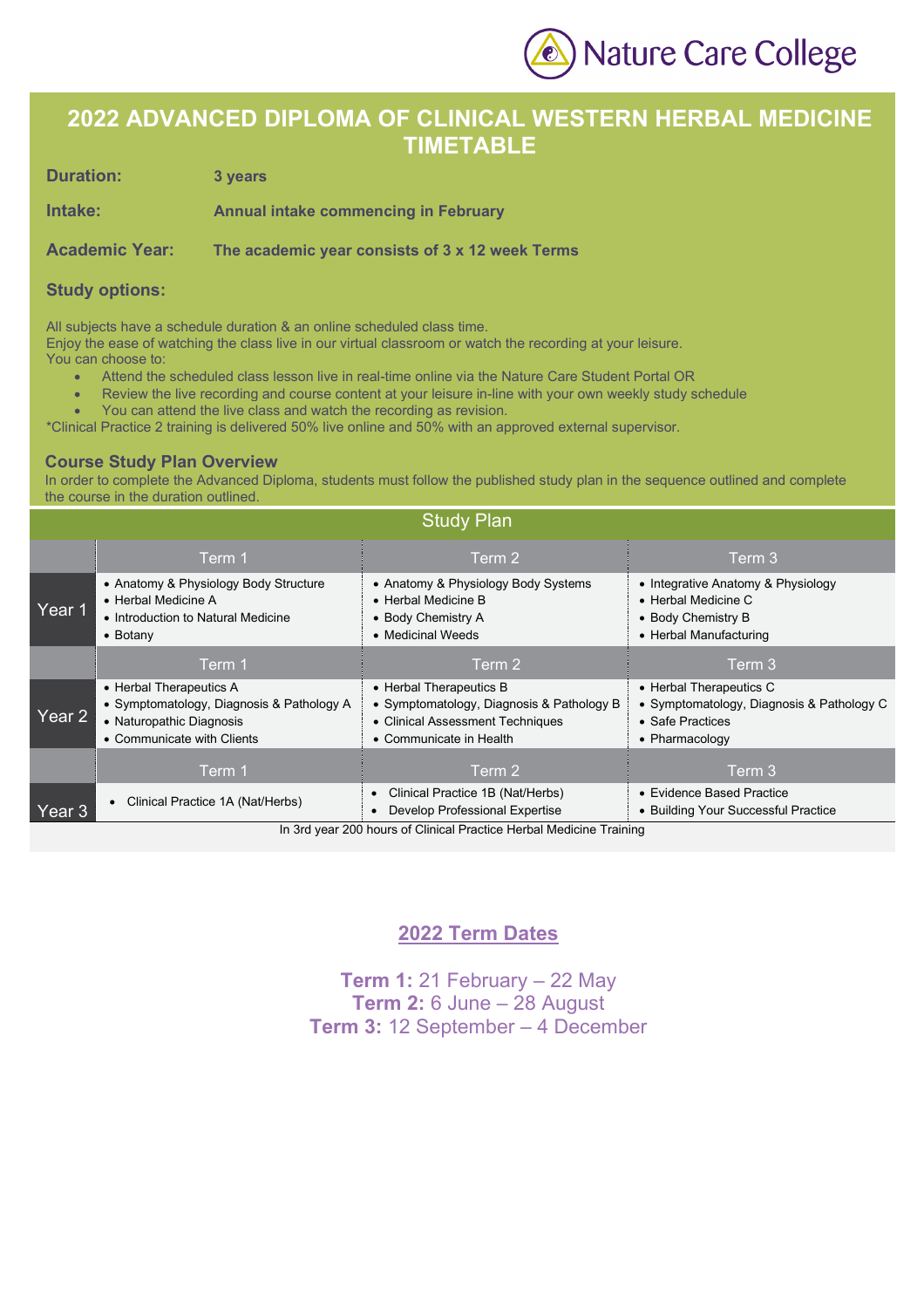## **1st Year Timetable**



| Term 1 = Four subjects                                                                  |                                                     |                       |                      |          |  |  |
|-----------------------------------------------------------------------------------------|-----------------------------------------------------|-----------------------|----------------------|----------|--|--|
| <b>Class schedule</b><br><b>Duration</b><br><b>Subject Name</b><br>Time<br><b>Dates</b> |                                                     |                       |                      |          |  |  |
| <b>Herbal Medicine A</b><br>\$720 (Incl. GST)                                           | <b>Wednesday Online</b><br><b>Virtual Classroom</b> | $9.00$ am - 11.00am   | 23 Feb - 11 May      | 12 weeks |  |  |
| <b>Anatomy &amp; Physiology Body Structure</b><br>\$695 (Incl. GST)                     | <b>Wednesday Online</b><br>Virtual Classroom        | $3.00pm - 5.00pm$     | 23 Feb - 11 May      | 12 weeks |  |  |
| <b>Botany</b><br>\$410 (Incl. GST)                                                      | <b>Thursday Online Virtual</b><br>Classroom         | $9.30$ am $-11.30$ am | 31 Mar - 12 May      | 7 weeks  |  |  |
| <b>Introduction to Natural Medicine</b><br>\$585 (Incl. GST)                            | Thursday Online Virtual<br>Classroom                | $4.00pm - 6.00pm$     | $24$ Feb $-28$ April | 10 weeks |  |  |

| Term $2 =$ Four subjects                                          |                                                     |                       |                 |                 |  |
|-------------------------------------------------------------------|-----------------------------------------------------|-----------------------|-----------------|-----------------|--|
| <b>Subject Name</b>                                               | <b>Class schedule</b>                               | <b>Time</b>           | <b>Dates</b>    | <b>Duration</b> |  |
| <b>Herbal Medicine B</b><br>\$720 (Incl. GST)                     | <b>Wednesday Online</b><br><b>Virtual Classroom</b> | $9.00$ am - 11.00am   | 8 Jun - 24 Aug  | 12 weeks        |  |
| <b>Anatomy &amp; Physiology Body Systems</b><br>\$695 (Incl. GST) | <b>Wednesday Online</b><br>Virtual Classroom        | $3.00pm - 5.00pm$     | 8 Jun - 24 Aug  | 12 weeks        |  |
| <b>Medicinal Weeds</b><br>\$410 (Incl. GST)                       | <b>Thursday Online Virtual</b><br>Classroom         | $9.30$ am $-11.30$ am | 14 Jul - 25 Aug | 7 weeks         |  |
| <b>Body Chemistry A</b><br>\$525 (Incl. GST)                      | <b>Thursday Online Virtual</b><br>Classroom         | $12.30pm - 2.30pm$    | 9 Jun - 4 Aug   | 9 weeks         |  |

| Term $3 =$ Four subjects                                                                       |                                                     |                       |                                                                |          |  |  |
|------------------------------------------------------------------------------------------------|-----------------------------------------------------|-----------------------|----------------------------------------------------------------|----------|--|--|
| <b>Subject Name</b><br><b>Class schedule</b><br><b>Time</b><br><b>Dates</b><br><b>Duration</b> |                                                     |                       |                                                                |          |  |  |
| <b>Herbal Medicine C</b><br>\$720 (Incl. GST)                                                  | <b>Wednesday Online</b><br>Virtual Classroom        | $9.00$ am - 11.00am   | 14 Sep - 30 Nov                                                | 12 weeks |  |  |
| <b>Integrative Anatomy &amp; Physiology</b><br>\$695 (Incl. GST)                               | <b>Wednesday Online</b><br><b>Virtual Classroom</b> | $3.00pm - 5.00pm$     | 14 Sep - 24 Aug                                                | 12 weeks |  |  |
| <b>Herbal Manufacturing</b><br>\$450 (Incl. GST)                                               | <b>Thursday Online Virtual</b><br>Classroom         | $9.30$ am $-11.30$ am | 27 Oct - 1 Dec<br>(17 & 24 Nov 9.00am -<br>12.00 <sub>pm</sub> | 6 weeks  |  |  |
| <b>Body Chemistry B</b><br>\$525 (Incl. GST)                                                   | Thursday Online Virtual<br>Classroom                | $12.30pm - 2.30pm$    | 15 Sep - 10 Nov                                                | 9 weeks  |  |  |

*2nd Year Class Schedule on the next page*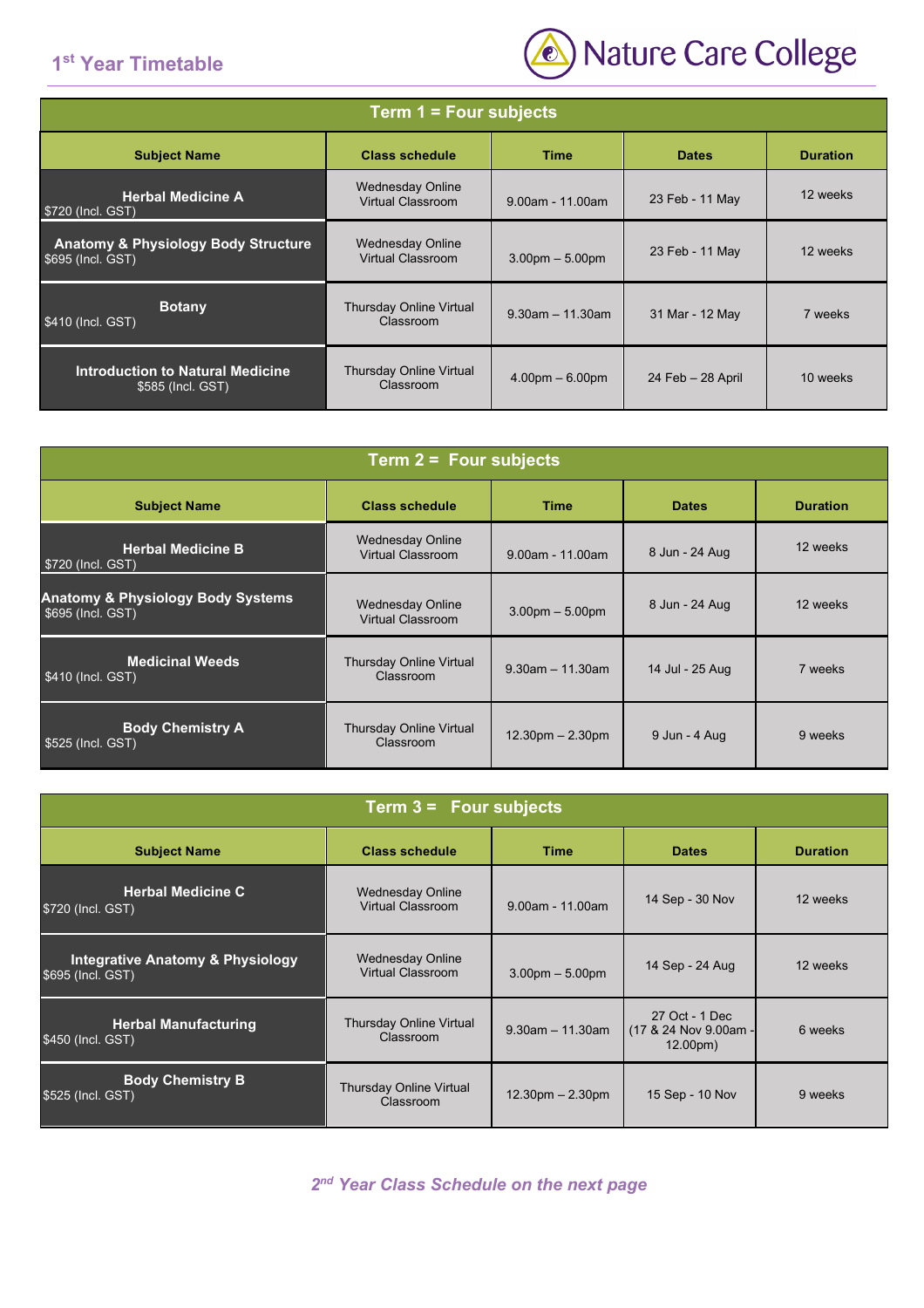# **2nd Year Timetable**



| Term $1 = Four$ subjects                                                 |                                                   |                     |                 |                 |  |
|--------------------------------------------------------------------------|---------------------------------------------------|---------------------|-----------------|-----------------|--|
| <b>Subject Name</b>                                                      | <b>Class schedule</b>                             | <b>Time</b>         | <b>Dates</b>    | <b>Duration</b> |  |
| <b>Herbal Therapeutics A</b><br>\$890 (Incl. GST)                        | <b>Wednesday Online</b><br>Virtual Classroom      | 1.00pm - 3.30pm     | 23 Feb - 11 May | 12 weeks        |  |
| Symptomatology, Diagnosis and<br><b>Pathology A</b><br>\$700 (Incl. GST) | <b>Thursday Online Virtual</b><br>Classroom       | $9.30$ am - 11.30am | 24 Feb - 12 May | 12 weeks        |  |
| <b>Naturopathic Diagnosis</b><br>\$720 (Incl. GST)                       | <b>Thursday Online Virtual</b><br>Classroom       | $6.30pm - 8.30pm$   | 24 Feb - 12 May | 12 weeks        |  |
| <b>Communicate with Clients</b><br>\$395(Incl. GST)                      | <b>Tuesday Online</b><br><b>Virtual Classroom</b> | $1.00pm - 3.00pm$   | 29 Mar - 10 May | 7 weeks         |  |

| Term $2 =$ Four subjects                                                        |                                              |                  |                |                 |  |
|---------------------------------------------------------------------------------|----------------------------------------------|------------------|----------------|-----------------|--|
| <b>Subject Name</b>                                                             | <b>Class schedule</b>                        | <b>Time</b>      | <b>Dates</b>   | <b>Duration</b> |  |
| <b>Herbal Therapeutics B</b><br>\$890(Incl. GST)                                | <b>Wednesday Online</b><br>Virtual Classroom | 1.00pm - 3.30pm  | 8 Jun - 24 Aug | 12 weeks        |  |
| <b>Symptomatology, Diagnosis and</b><br><b>Pathology B</b><br>\$700 (Incl. GST) | <b>Thursday Online Virtual</b><br>Classroom  | 9.30am - 11.30am | 9 Jun - 25 Aug | 12 weeks        |  |
| <b>Clinical Assessment Techniques</b><br>\$350 (Incl. GST)                      | <b>Thursday Online Virtual</b><br>Classroom  | 6.30pm - 8.30pm  | 9 Jun - 14 Jul | 6 weeks         |  |
| <b>Communicate in Health</b><br>\$450 (Incl. GST)                               | <b>Tuesday Online Virtual</b><br>Classroom   | 1.30pm - 3.30pm  | 7 Jun - 26 Jul | 8 weeks         |  |

| Term $3 =$ Four subjects                                                                       |                                                     |                   |                 |          |  |
|------------------------------------------------------------------------------------------------|-----------------------------------------------------|-------------------|-----------------|----------|--|
| <b>Subject Name</b><br><b>Class schedule</b><br><b>Time</b><br><b>Dates</b><br><b>Duration</b> |                                                     |                   |                 |          |  |
| Symptomatology, Diagnosis and<br><b>Pathology C</b><br>\$700 (Incl. GST)                       | <b>Thursday Online Virtual</b><br>Classroom         | 9.30am - 11.30am  | 15 Sep - 1 Dec  | 12 weeks |  |
| <b>Herbal Therapeutics C</b><br>\$890(Incl. GST)                                               | <b>Wednesday Online</b><br><b>Virtual Classroom</b> | $1.00pm - 3.30pm$ | 14 Sep - 30 Nov | 12 weeks |  |
| <b>Safe Practices</b><br>\$175 (Incl. GST)                                                     | Distance (Online)                                   | Distance (Online) | 12 Sep - 23 Oct | 6 weeks  |  |
| Pharmacology<br>\$710 (Incl. GST)                                                              | <b>Tuesday Online</b><br><b>Virtual Classroom</b>   | $1.00pm - 3.00pm$ | 13 Sep - 29 Nov | 12 weeks |  |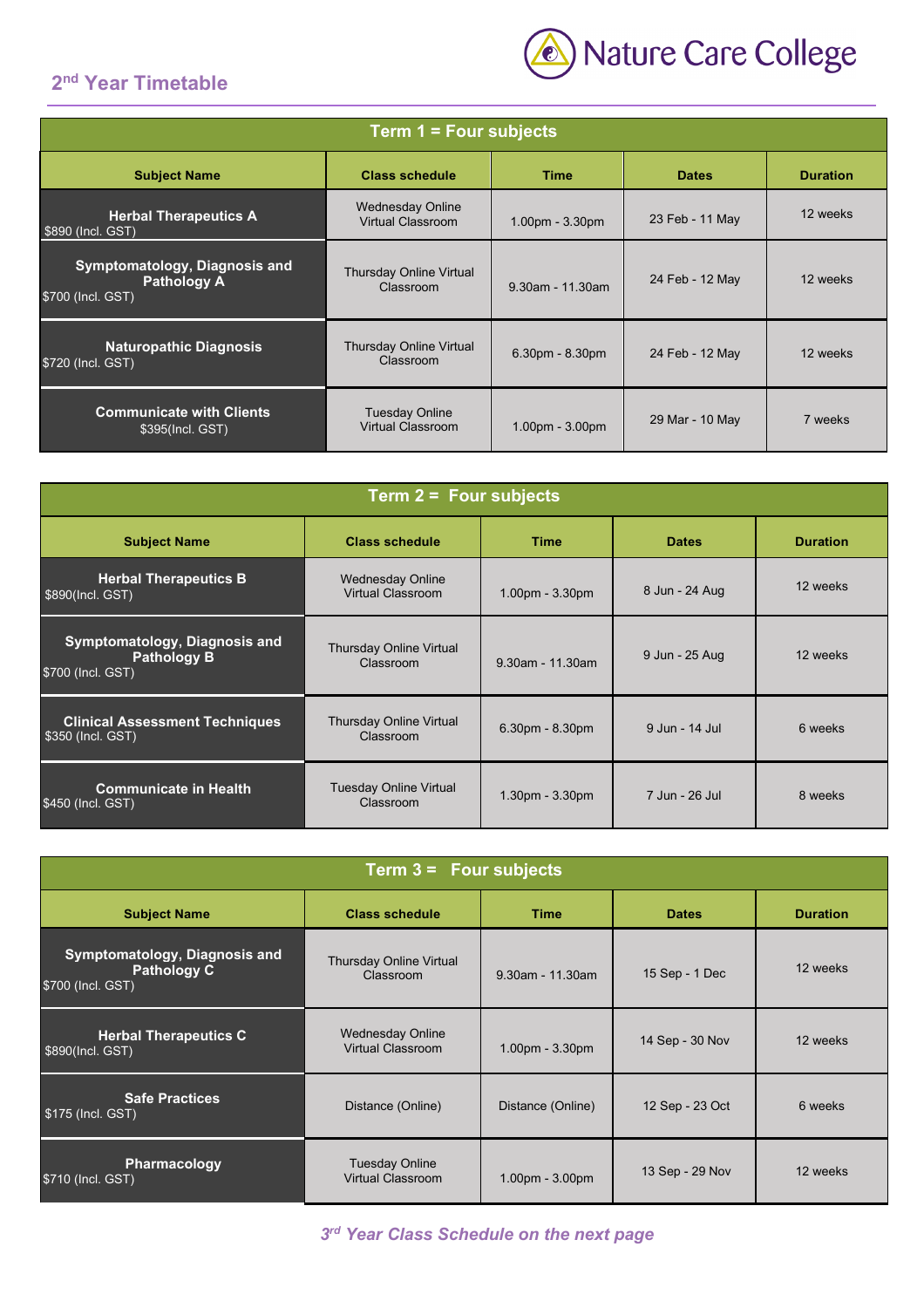## **3rd Year Timetable**



| Term 1 = One subject                                                                    |                                             |                     |                 |          |
|-----------------------------------------------------------------------------------------|---------------------------------------------|---------------------|-----------------|----------|
| <b>Class schedule</b><br><b>Subject Name</b><br><b>Duration</b><br>Time<br><b>Dates</b> |                                             |                     |                 |          |
| <b>Clinical Practice 1A (Nat/Herbs)</b><br>\$905 (Incl. GST)                            | <b>Thursday Online Virtual</b><br>Classroom | $9.00$ am - 11.30am | 24 Feb - 12 May | 12 weeks |

| Term $2 = Two$ subjects                                                                        |                                             |                     |                    |          |
|------------------------------------------------------------------------------------------------|---------------------------------------------|---------------------|--------------------|----------|
| <b>Subject Name</b><br><b>Class schedule</b><br><b>Time</b><br><b>Dates</b><br><b>Duration</b> |                                             |                     |                    |          |
| <b>Clinical Practice 1B (Nat/Herbs)</b><br>\$905 (Incl. GST)                                   | <b>Thursday Online Virtual</b><br>Classroom | $9.00$ am - 11.30am | 9 Jun -25 Aug      | 12 weeks |
| <b>Develop Professional Expertise</b><br>\$695 (Incl. GST)                                     | Tuesday Online<br><b>Virtual Classroom</b>  | $4.00pm - 6.00pm$   | $7$ Jun $-$ 23 Aug | 12 weeks |

| Term $3 = Two$ subjects                                       |                                                     |                     |                                                                 |                 |
|---------------------------------------------------------------|-----------------------------------------------------|---------------------|-----------------------------------------------------------------|-----------------|
| <b>Subject Name</b>                                           | <b>Class schedule</b>                               | Time                | <b>Dates</b>                                                    | <b>Duration</b> |
| <b>Evidence Based Practice</b><br>\$595 (Incl. GST)           | Tuesday Online Virtual<br>Classroom                 | $4.00pm - 6.00pm$   | $20$ Sep $- 29$ Nov<br>(*29 Nov, 4.00pm -<br>5.00 <sub>pm</sub> | 11 weeks        |
| <b>Building Your Successful Practice</b><br>\$635 (Incl. GST) | <b>Wednesday Online</b><br><b>Virtual Classroom</b> | $9.30$ am - 11.30am | 14 Sep - 30 Nov                                                 | 12 weeks        |

## **3rd YEAR CLINICAL PRACTICE TIMETABLE: Term 2**

| Clinical Practice 2 (Herbal Medicine)<br>50 hours per session<br><b>Online Virtual Clinic</b><br>\$1600 (Incl. GST) |                               |                              |  |  |
|---------------------------------------------------------------------------------------------------------------------|-------------------------------|------------------------------|--|--|
| Wednesday                                                                                                           | 5.00pm-9.00pm 13 weeks        | 8 Jun – 31 Aug               |  |  |
|                                                                                                                     | 0 <sub>R</sub>                |                              |  |  |
| <b>Thursday</b>                                                                                                     | 1.00pm-5.00pm                 | 13 weeks<br>$9$ Jun $-1$ Sep |  |  |
|                                                                                                                     | 0 <sub>R</sub>                |                              |  |  |
| Friday                                                                                                              | $9.30$ am $-1.30$ pm 13 weeks | $10$ Jun $-2$ Sep            |  |  |
| *Week 1 two hours only                                                                                              |                               |                              |  |  |